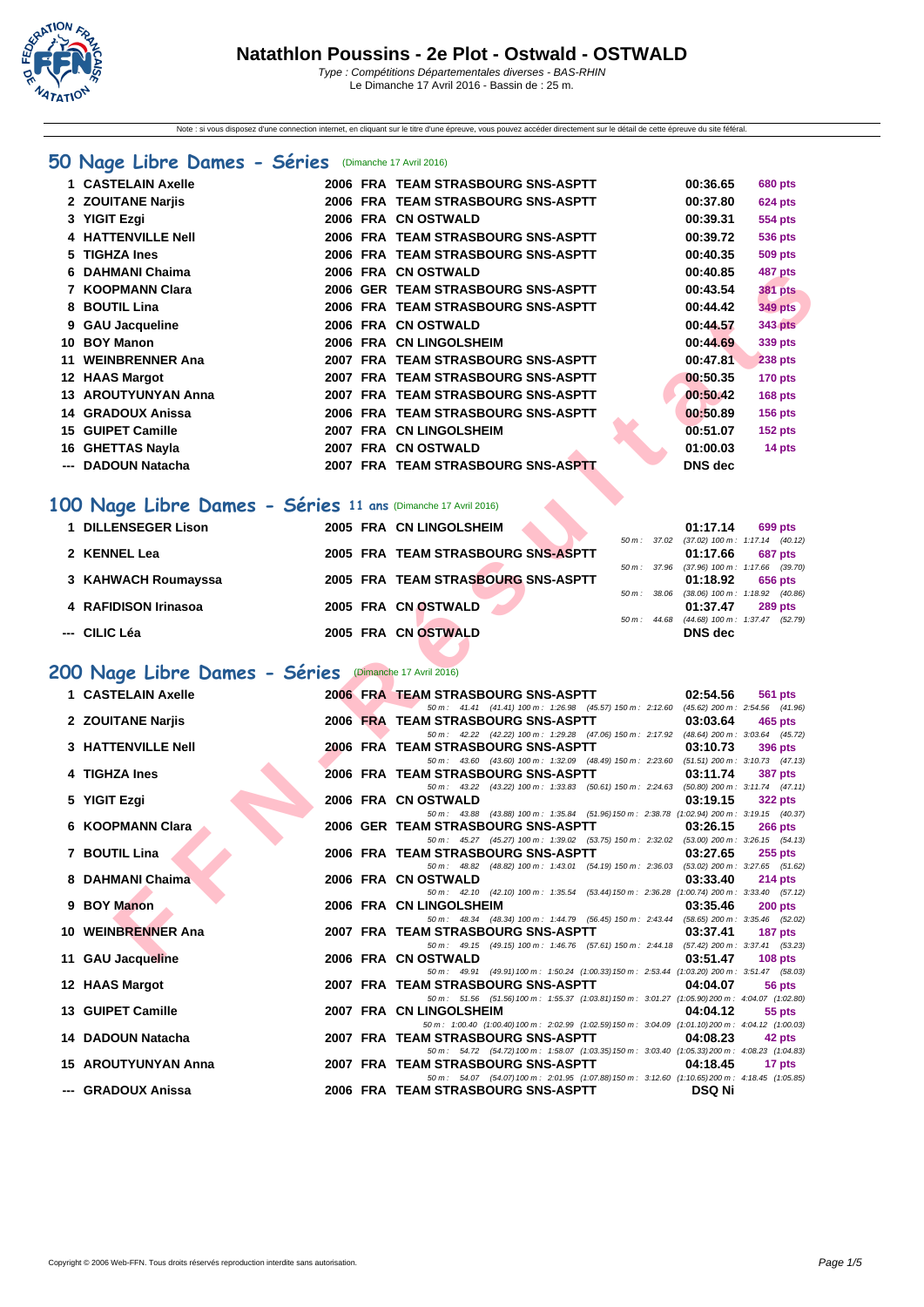

# **[400 N](http://www.ffnatation.fr/webffn/index.php)age Libre Dames - Séries 11 ans** (Dimanche 17 Avril 2016)

| 1 KENNEL Lea                           | 2005 FRA TEAM STRASBOURG SNS-ASPTT                                                                                                                                                           | 05:51.12 621 pts                        |
|----------------------------------------|----------------------------------------------------------------------------------------------------------------------------------------------------------------------------------------------|-----------------------------------------|
|                                        | 50 m : 40.97 (40.97) 100 m : 1:25.79 (44.82) 150 m : 2:11.38 (45.59) 200 m : 2:55.73 (44.35) 250 m : 3:40.09 (44.36) 300 m : 4:24.55 (44.46) 350 m : 5:09.29 (44.74) 400 m : 5:51.12 (41.83) |                                         |
| 2 DILLENSEGER Lison                    | 2005 FRA CN LINGOLSHEIM                                                                                                                                                                      | $06:14.68$ 493 pts                      |
|                                        | 50 m: 38.86 (38.86) 100 m: 1:25.62 (46.76) 150 m: 2:15.18 (49.56) 200 m: 3:04.10 (48.92) 250 m: 3:52.29 (48.19) 300 m: 4:42.18 (49.89) 350 m: 5:30.68 (48.50) 400 m: 6:14.68 (44.00)         |                                         |
| 3 LAUSDAT Juliette                     | 2005 FRA TEAM STRASBOURG SNS-ASPTT                                                                                                                                                           | 06:28.74<br>424 pts                     |
|                                        | 50 m: 44.79 (44.79) 100 m: 1:33.93 (49.14) 150 m: 2:24.22 (50.29) 200 m: 3:14.39 (50.17) 250 m: --- 300 m: 4:55.02 (1:40.63)                                                                 | 400 m: 6:28.74 (1:33.72)<br>350 m : --- |
| 4 MULLER Coralie                       | 2005 FRA TEAM STRASBOURG SNS-ASPTT                                                                                                                                                           | 07:08.07<br>258 pts                     |
|                                        | 50 m: 49.76 (49.76) 100 m: 1:43.26 (53.50) 150 m: 2:38.49 (55.23) 200 m: 3:33.07 (54.58) 250 m: --- 300 m: 5:25.91 (1:52.84)                                                                 | 400 m: 7:08.07 (1:42.16)<br>350 m : --- |
| 5 RAFIDISON Irinasoa                   | 2005 FRA CN OSTWALD                                                                                                                                                                          | 07:28.43<br>$189$ pts                   |
|                                        | 50 m: 46.70 (46.70) 100 m: 1:41.05 (54.35) 150 m: 2:38.13 (57.08) 200 m: 3:35.48 (57.35) 250 m: 4:34.88 (59.40) 300 m: 5:35.15 (1:00.27) 350 m: 6:32.28 (57.13) 400 m: 7:28.43 (56.15)       |                                         |
| --- MEHELHEL Sarah <b>Angles Sarah</b> | 2005 FRA CN OSTWALD                                                                                                                                                                          | <b>DNS</b> dec                          |

#### **50 Dos Dames - Séries** (Dimanche 17 Avril 2016)

| 5 RAFIDISON Irinasoa                                  |                          | 2005 FRA CN OSTWALD                                                                                                                                                                                               | 07:28.43       | <b>189 pts</b>                                        |  |
|-------------------------------------------------------|--------------------------|-------------------------------------------------------------------------------------------------------------------------------------------------------------------------------------------------------------------|----------------|-------------------------------------------------------|--|
| --- MEHELHEL Sarah                                    |                          | 50 m : 46.70 (46.70) 100 m : 1:41.05 (54.35) 150 m : 2:38.13 (57.08) 200 m : 3:35.48 (57.35) 250 m : 4:34.88 (59.40) 300 m : 5:35.15 (1:00.27) 350 m : 6:32.28 (57.13) 400 m : 7:28.43 (56<br>2005 FRA CN OSTWALD | <b>DNS</b> dec |                                                       |  |
|                                                       |                          |                                                                                                                                                                                                                   |                |                                                       |  |
| iO Dos Dames - Séries<br>(Dimanche 17 Avril 2016)     |                          |                                                                                                                                                                                                                   |                |                                                       |  |
|                                                       |                          |                                                                                                                                                                                                                   |                |                                                       |  |
| 1 ZOUITANE Narjis                                     |                          | 2006 FRA TEAM STRASBOURG SNS-ASPTT                                                                                                                                                                                | 00:46.03       | <b>501 pts</b>                                        |  |
| 2 YIGIT Ezgi                                          |                          | 2006 FRA CN OSTWALD                                                                                                                                                                                               | 00:49.19       | <b>387 pts</b>                                        |  |
| <b>3 HATTENVILLE Nell</b>                             |                          | 2006 FRA TEAM STRASBOURG SNS-ASPTT                                                                                                                                                                                | 00:49.90       | 363 pts                                               |  |
| 4 BOY Manon                                           |                          | 2006 FRA CN LINGOLSHEIM                                                                                                                                                                                           | 00:50.26       | 351 pts                                               |  |
| 5 TIGHZA Ines                                         |                          | 2006 FRA TEAM STRASBOURG SNS-ASPTT                                                                                                                                                                                | 00:50.34       | 349 pts                                               |  |
| 6 DAHMANI Chaima                                      |                          | 2006 FRA CN OSTWALD                                                                                                                                                                                               | 00:50.41       | 347 pts                                               |  |
| 7 KOOPMANN Clara                                      |                          | 2006 GER TEAM STRASBOURG SNS-ASPTT                                                                                                                                                                                | 00:53.89       | <b>244 pts</b>                                        |  |
| 8 GUIPET Camille                                      |                          | 2007 FRA CN LINGOLSHEIM                                                                                                                                                                                           | 00:56.14       | 187 pts                                               |  |
| 9 GAU Jacqueline                                      |                          | 2006 FRA CN OSTWALD                                                                                                                                                                                               | 00:57.46       | 157 pts                                               |  |
| 10 GRADOUX Anissa                                     |                          | 2006 FRA TEAM STRASBOURG SNS-ASPTT                                                                                                                                                                                | 00:57.78       | <b>150 pts</b>                                        |  |
| 11 WEINBRENNER Ana                                    |                          | 2007 FRA TEAM STRASBOURG SNS-ASPTT                                                                                                                                                                                | 00:58.43       | 137 pts                                               |  |
| <b>12 AROUTYUNYAN Anna</b>                            |                          | 2007 FRA TEAM STRASBOURG SNS-ASPTT                                                                                                                                                                                | 00:59.37       | <b>119 pts</b>                                        |  |
| 13 HAAS Margot                                        |                          | 2007 FRA TEAM STRASBOURG SNS-ASPTT                                                                                                                                                                                | 01:01.64       | 80 pts                                                |  |
| 14 GHETTAS Nayla                                      |                          | 2007 FRA CN OSTWALD                                                                                                                                                                                               | 01:07.52       | 15 pts                                                |  |
| <b>CASTELAIN Axelle</b>                               |                          | 2006 FRA TEAM STRASBOURG SNS-ASPTT                                                                                                                                                                                | <b>DSQ Vi</b>  |                                                       |  |
| <b>DADOUN Natacha</b>                                 |                          | 2007 FRA TEAM STRASBOURG SNS-ASPTT                                                                                                                                                                                | <b>DSQ Ni</b>  |                                                       |  |
| --- BOUTIL Lina                                       |                          | 2006 FRA TEAM STRASBOURG SNS-ASPTT                                                                                                                                                                                | <b>DSQ Ni</b>  |                                                       |  |
|                                                       |                          |                                                                                                                                                                                                                   |                |                                                       |  |
| 00 Dos Dames - Séries 11 ans (Dimanche 17 Avril 2016) |                          |                                                                                                                                                                                                                   |                |                                                       |  |
| 1 KAHWACH Roumayssa                                   |                          | 2005 FRA TEAM STRASBOURG SNS-ASPTT                                                                                                                                                                                | 01:29.31       | <b>639 pts</b>                                        |  |
|                                                       |                          |                                                                                                                                                                                                                   |                | 50 m: 44.44 (44.44) 100 m: 1:29.31 (44.87)            |  |
| 2 KENNEL Lea                                          |                          | 2005 FRA TEAM STRASBOURG SNS-ASPTT                                                                                                                                                                                | 01:34.16       | 541 pts                                               |  |
| 3 MULLER Coralie                                      |                          | 2005 FRA TEAM STRASBOURG SNS-ASPTT                                                                                                                                                                                | 01:37.90       | 50 m: 34.70 (34.70) 100 m: 1:34.16 (59.46)<br>471 pts |  |
|                                                       |                          |                                                                                                                                                                                                                   |                | 50 m: 46.51 (46.51) 100 m: 1:37.90 (51.39)            |  |
| 4 RAFIDISON Irinasoa                                  |                          | 2005 FRA CN OSTWALD                                                                                                                                                                                               | 01:51.65       | $255$ pts                                             |  |
| --- CILIC Léa                                         |                          | 50 m : 53.78<br>2005 FRA CN OSTWALD                                                                                                                                                                               | <b>DNS</b> dec | $(53.78)$ 100 m : 1:51.65 $(57.87)$                   |  |
|                                                       |                          |                                                                                                                                                                                                                   |                |                                                       |  |
| O Brasse Dames - Séries                               | (Dimanche 17 Avril 2016) |                                                                                                                                                                                                                   |                |                                                       |  |
|                                                       |                          |                                                                                                                                                                                                                   |                |                                                       |  |
| 1 CASTELAIN Axelle                                    |                          | 2006 FRA TEAM STRASBOURG SNS-ASPTT                                                                                                                                                                                | 00:50.71       | <b>538 pts</b>                                        |  |
| 2 ZOUITANE Narjis                                     |                          | 2006 FRA TEAM STRASBOURG SNS-ASPTT                                                                                                                                                                                | 00:51.79       | 502 pts                                               |  |
| 3 BOY Manon                                           |                          | 2006 FRA CN LINGOLSHEIM                                                                                                                                                                                           | 00:54.20       | 428 pts                                               |  |
| 4 BOUTIL Lina                                         |                          | 2006 FRA TEAM STRASBOURG SNS-ASPTT                                                                                                                                                                                | 00:55.74       | 383 pts                                               |  |
| 5 KOOPMANN Clara                                      |                          | 2006 GER TEAM STRASBOURG SNS-ASPTT                                                                                                                                                                                | 00:59.29       | <b>290 pts</b>                                        |  |
| <b>INCINIDOCNINIED And</b>                            |                          | 2007 FDA TEAM STRASDOURS SHE ASDTT                                                                                                                                                                                | 04.04.04       | $220 - 44$                                            |  |

#### **100 Dos Dames - Séries 11 ans** (Dimanche 17 Avril 2016)

| 1 KAHWACH Roumayssa  |  |  | 2005 FRA TEAM STRASBOURG SNS-ASPTT |                            |              | 01:29.31                                        | <b>639 pts</b> |
|----------------------|--|--|------------------------------------|----------------------------|--------------|-------------------------------------------------|----------------|
| 2 KENNEL Lea         |  |  | 2005 FRA TEAM STRASBOURG SNS-ASPTT | $50 \text{ m}$ : $44.44$   |              | $(44.44)$ 100 m : 1:29.31 $(44.87)$<br>01:34.16 | 541 pts        |
| 3 MULLER Coralie     |  |  | 2005 FRA TEAM STRASBOURG SNS-ASPTT |                            | 50 m : 34.70 | $(34.70)$ 100 m : 1:34.16 $(59.46)$<br>01:37.90 | 471 pts        |
| 4 RAFIDISON Irinasoa |  |  | 2005 FRA CN OSTWALD                | $50 \text{ m}$ : 46.51     |              | $(46.51)$ 100 m : 1:37.90 $(51.39)$<br>01:51.65 | <b>255 pts</b> |
| --- CILIC Léa        |  |  | 2005 FRA CN OSTWALD                | $50 \, \text{m}$ : $53.78$ |              | $(53.78)$ 100 m : 1:51.65 $(57.87)$<br>DNS dec  |                |

## 50 Brasse Dames - Séries (Dimanche 17 Avril 2016)

|                                                                                                                                                                                                                                                                                         |  | 00:50.71                                                                                                                                                                                                                                                                                                                                                                                                                                                                                                    | <b>538 pts</b> |
|-----------------------------------------------------------------------------------------------------------------------------------------------------------------------------------------------------------------------------------------------------------------------------------------|--|-------------------------------------------------------------------------------------------------------------------------------------------------------------------------------------------------------------------------------------------------------------------------------------------------------------------------------------------------------------------------------------------------------------------------------------------------------------------------------------------------------------|----------------|
|                                                                                                                                                                                                                                                                                         |  | 00:51.79                                                                                                                                                                                                                                                                                                                                                                                                                                                                                                    | <b>502 pts</b> |
|                                                                                                                                                                                                                                                                                         |  | 00:54.20                                                                                                                                                                                                                                                                                                                                                                                                                                                                                                    | <b>428 pts</b> |
|                                                                                                                                                                                                                                                                                         |  | 00:55.74                                                                                                                                                                                                                                                                                                                                                                                                                                                                                                    | <b>383 pts</b> |
|                                                                                                                                                                                                                                                                                         |  | 00:59.29                                                                                                                                                                                                                                                                                                                                                                                                                                                                                                    | <b>290 pts</b> |
|                                                                                                                                                                                                                                                                                         |  | 01:01.94                                                                                                                                                                                                                                                                                                                                                                                                                                                                                                    | 229 pts        |
|                                                                                                                                                                                                                                                                                         |  | 01:04.34                                                                                                                                                                                                                                                                                                                                                                                                                                                                                                    | <b>180 pts</b> |
|                                                                                                                                                                                                                                                                                         |  | 01:08.48                                                                                                                                                                                                                                                                                                                                                                                                                                                                                                    | 109 pts        |
|                                                                                                                                                                                                                                                                                         |  | 01:08.70                                                                                                                                                                                                                                                                                                                                                                                                                                                                                                    | <b>106 pts</b> |
|                                                                                                                                                                                                                                                                                         |  | <b>DSQ Vi</b>                                                                                                                                                                                                                                                                                                                                                                                                                                                                                               |                |
|                                                                                                                                                                                                                                                                                         |  | <b>DSQ Ai</b>                                                                                                                                                                                                                                                                                                                                                                                                                                                                                               |                |
|                                                                                                                                                                                                                                                                                         |  | <b>DSQ Ai</b>                                                                                                                                                                                                                                                                                                                                                                                                                                                                                               |                |
|                                                                                                                                                                                                                                                                                         |  | <b>DSQ Ni</b>                                                                                                                                                                                                                                                                                                                                                                                                                                                                                               |                |
|                                                                                                                                                                                                                                                                                         |  | <b>DNS</b> dec                                                                                                                                                                                                                                                                                                                                                                                                                                                                                              |                |
| 1 CASTELAIN Axelle<br>2 ZOUITANE Narjis<br>3 BOY Manon<br>4 BOUTIL Lina<br>5 KOOPMANN Clara<br>6 WEINBRENNER Ana<br>7 GRADOUX Anissa<br>8 HAAS Margot<br>9 AROUTYUNYAN Anna<br>--- TIGHZA Ines<br>--- HATTENVILLE Nell<br>--- GHETTAS Nayla<br>--- GUIPET Camille<br>--- DADOUN Natacha |  | 2006 FRA TEAM STRASBOURG SNS-ASPTT<br>2006 FRA TEAM STRASBOURG SNS-ASPTT<br>2006 FRA CN LINGOLSHEIM<br>2006 FRA TEAM STRASBOURG SNS-ASPTT<br>2006 GER TEAM STRASBOURG SNS-ASPTT<br>2007 FRA TEAM STRASBOURG SNS-ASPTT<br>2006 FRA TEAM STRASBOURG SNS-ASPTT<br>2007 FRA TEAM STRASBOURG SNS-ASPTT<br>2007 FRA TEAM STRASBOURG SNS-ASPTT<br>2006 FRA TEAM STRASBOURG SNS-ASPTT<br>2006 FRA TEAM STRASBOURG SNS-ASPTT<br>2007 FRA CN OSTWALD<br>2007 FRA CN LINGOLSHEIM<br>2007 FRA TEAM STRASBOURG SNS-ASPTT |                |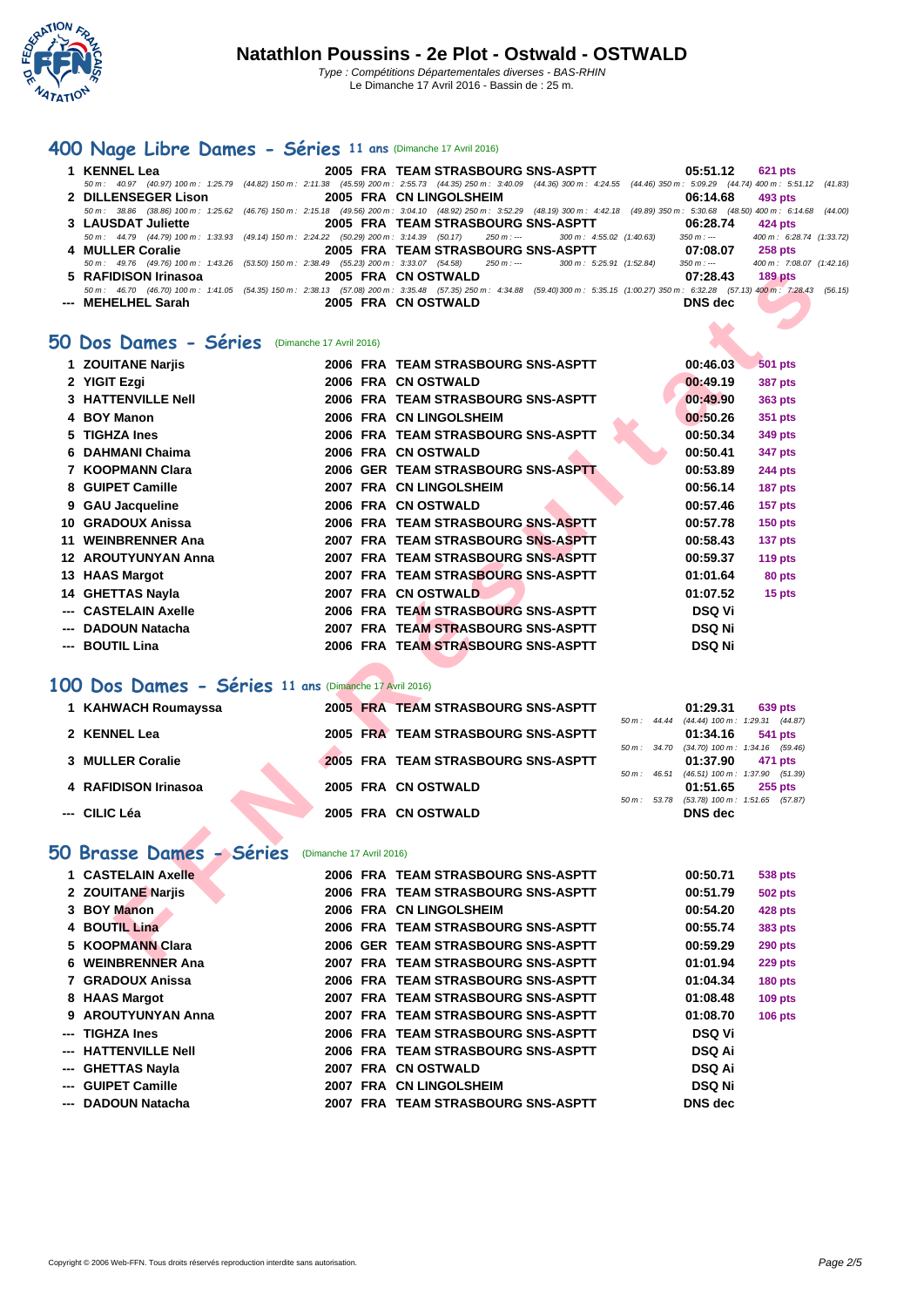

Le Dimanche 17 Avril 2016 - Bassin de : 25 m.

#### **[100 B](http://www.ffnatation.fr/webffn/index.php)rasse Dames - Séries 11 ans** (Dimanche 17 Avril 2016)

| 1 KAHWACH Roumayssa |                                          |  |                                                                                                                            |              | 715 pts |                                                                                                                                                                  |
|---------------------|------------------------------------------|--|----------------------------------------------------------------------------------------------------------------------------|--------------|---------|------------------------------------------------------------------------------------------------------------------------------------------------------------------|
|                     |                                          |  |                                                                                                                            |              |         |                                                                                                                                                                  |
| 2 DILLENSEGER Lison |                                          |  |                                                                                                                            |              | 648 pts |                                                                                                                                                                  |
|                     |                                          |  |                                                                                                                            |              |         |                                                                                                                                                                  |
|                     |                                          |  |                                                                                                                            |              | 573 pts |                                                                                                                                                                  |
|                     |                                          |  |                                                                                                                            |              |         |                                                                                                                                                                  |
|                     |                                          |  |                                                                                                                            |              |         |                                                                                                                                                                  |
|                     | 3 LAUSDAT Juliette<br>--- MEHELHEL Sarah |  | 2005 FRA TEAM STRASBOURG SNS-ASPTT<br>2005 FRA CN LINGOLSHEIM<br>2005 FRA TEAM STRASBOURG SNS-ASPTT<br>2005 FRA CN OSTWALD | 50 m : 49.78 | DNS dec | 01:36.96<br>50 m : 47.02 (47.02) 100 m : 1:36.96 (49.94)<br>01:40.55<br>50 m: 47.19 (47.19) 100 m: 1:40.55 (53.36)<br>01:44.86<br>(49.78) 100 m: 1:44.86 (55.08) |

#### **50 Papillon Dames - Séries** (Dimanche 17 Avril 2016)

|     | 1 CASTELAIN Axelle |  | 2006 FRA TEAM STRASBOURG SNS-ASPTT | 00:42.57      | 553 pts        |
|-----|--------------------|--|------------------------------------|---------------|----------------|
|     | 2 ZOUITANE Narjis  |  | 2006 FRA TEAM STRASBOURG SNS-ASPTT | 00:44.87      | <b>464 pts</b> |
|     | 3 KOOPMANN Clara   |  | 2006 GER TEAM STRASBOURG SNS-ASPTT | 00:47.09      | <b>386 pts</b> |
|     | 4 HATTENVILLE Nell |  | 2006 FRA TEAM STRASBOURG SNS-ASPTT | 00:47.90      | 359 pts        |
|     | 5 BOY Manon        |  | 2006 FRA CN LINGOLSHEIM            | 00:51.36      | <b>255 pts</b> |
|     | 6 BOUTIL Lina      |  | 2006 FRA TEAM STRASBOURG SNS-ASPTT | 00:53.66      | <b>196 pts</b> |
|     | 7 WEINBRENNER Ana  |  | 2007 FRA TEAM STRASBOURG SNS-ASPTT | 00:59.66      | 79 pts         |
|     | 8 AROUTYUNYAN Anna |  | 2007 FRA TEAM STRASBOURG SNS-ASPTT | 01:01.86      | 49 pts         |
|     | 9 GRADOUX Anissa   |  | 2006 FRA TEAM STRASBOURG SNS-ASPTT | 01:02.24      | 44 pts         |
|     | 10 HAAS Margot     |  | 2007 FRA TEAM STRASBOURG SNS-ASPTT | 01:04.56      | 22 pts         |
|     | 11 GUIPET Camille  |  | 2007 FRA CN LINGOLSHEIM            | 01:05.66      | 14 pts         |
| --- | <b>TIGHZA Ines</b> |  | 2006 FRA TEAM STRASBOURG SNS-ASPTT | DSQ Da        |                |
|     | --- DADOUN Natacha |  | 2007 FRA TEAM STRASBOURG SNS-ASPTT | <b>DSQ Vi</b> |                |

## **100 Papillon Dames - Séries 11 ans** (Dimanche 17 Avril 2016)

| 1 LAUSDAT Juliette  | 2005 FRA TEAM STRASBOURG SNS-ASPTT |  | 01:42.81                                   | 339 pts |
|---------------------|------------------------------------|--|--------------------------------------------|---------|
|                     |                                    |  | 50 m: 48.78 (48.78) 100 m: 1:42.81 (54.03) |         |
| 2 DILLENSEGER Lison | 2005 FRA CN LINGOLSHEIM            |  | $01:44.55$ 312 pts                         |         |
|                     |                                    |  | 50 m: 48.21 (48.21) 100 m: 1:44.55 (56.34) |         |
| --- MEHELHEL Sarah  | 2005 FRA CN OSTWALD                |  | DNS dec                                    |         |
|                     |                                    |  |                                            |         |

### **50 Nage Libre Messieurs - Séries** (Dimanche 17 Avril 2016)

| <b>O Papillon Dames - Séries</b>                                             | (Dimanche 17 Avril 2016) |                                    |                |                                |                                     |
|------------------------------------------------------------------------------|--------------------------|------------------------------------|----------------|--------------------------------|-------------------------------------|
| 1 CASTELAIN Axelle                                                           |                          | 2006 FRA TEAM STRASBOURG SNS-ASPTT |                | 00:42.57                       | 553 pts                             |
| 2 ZOUITANE Narjis                                                            |                          | 2006 FRA TEAM STRASBOURG SNS-ASPTT |                | 00:44.87                       | 464 pts                             |
| 3 KOOPMANN Clara                                                             |                          | 2006 GER TEAM STRASBOURG SNS-ASPTT |                | 00:47.09                       | <b>386 pts</b>                      |
| <b>4 HATTENVILLE Nell</b>                                                    |                          | 2006 FRA TEAM STRASBOURG SNS-ASPTT |                | 00:47.90                       | <b>359 pts</b>                      |
| 5 BOY Manon                                                                  |                          | 2006 FRA CN LINGOLSHEIM            |                | 00:51.36                       | <b>255 pts</b>                      |
| 6 BOUTIL Lina                                                                |                          | 2006 FRA TEAM STRASBOURG SNS-ASPTT |                | 00:53.66                       | <b>196 pts</b>                      |
| 7 WEINBRENNER Ana                                                            |                          | 2007 FRA TEAM STRASBOURG SNS-ASPTT |                | 00:59.66                       | 79 pts                              |
| 8 AROUTYUNYAN Anna                                                           |                          | 2007 FRA TEAM STRASBOURG SNS-ASPTT |                | 01:01.86                       | 49 pts                              |
| 9 GRADOUX Anissa                                                             |                          | 2006 FRA TEAM STRASBOURG SNS-ASPTT |                | 01:02.24                       | 44 pts                              |
| 10 HAAS Margot                                                               |                          | 2007 FRA TEAM STRASBOURG SNS-ASPTT |                | 01:04.56                       | 22 pts                              |
| 11 GUIPET Camille                                                            |                          | 2007 FRA CN LINGOLSHEIM            |                | 01:05.66                       | 14 pts                              |
| --- TIGHZA Ines                                                              |                          | 2006 FRA TEAM STRASBOURG SNS-ASPTT |                | <b>DSQ Da</b>                  |                                     |
| --- DADOUN Natacha                                                           |                          | 2007 FRA TEAM STRASBOURG SNS-ASPTT |                | <b>DSQ Vi</b>                  |                                     |
|                                                                              |                          |                                    |                |                                |                                     |
| 00 Papillon Dames - Séries 11 ans (Dimanche 17 Avril 2016)                   |                          |                                    |                |                                |                                     |
| 1 LAUSDAT Juliette                                                           |                          | 2005 FRA TEAM STRASBOURG SNS-ASPTT |                | 01:42.81                       | 339 pts                             |
| 2 DILLENSEGER Lison                                                          |                          | 2005 FRA CN LINGOLSHEIM            | $50 m$ : 48.78 | 01:44.55                       | $(48.78)$ 100 m : 1:42.81 $(54.03)$ |
|                                                                              |                          |                                    | 50 m : 48.21   | (48.21) 100 m: 1:44.55 (56.34) | <b>312 pts</b>                      |
| --- MEHELHEL Sarah                                                           |                          | 2005 FRA CN OSTWALD                |                | <b>DNS</b> dec                 |                                     |
|                                                                              |                          |                                    |                |                                |                                     |
| O Nage Libre Messieurs - Séries (Dimanche 17 Avril 2016)                     |                          |                                    |                |                                |                                     |
| 1 KALMBACH-FERREIRA Carlos                                                   |                          | 2006 FRA CN LINGOLSHEIM            |                | 00:39.10                       | <b>354 pts</b>                      |
| 2 CHEKATT Zyad                                                               |                          | 2006 FRA TEAM STRASBOURG SNS-ASPTT |                | 00:39.27                       | 347 pts                             |
| 3 MORGERE FARISSIER Yoan                                                     |                          | 2006 FRA CN OSTWALD                |                | 00:39.58                       | 335 pts                             |
| 4 DUNCKEL Nathan                                                             |                          | 2006 FRA CN OSTWALD                |                | 00:40.45                       | <b>302 pts</b>                      |
| 5 EISELE Gauthier                                                            |                          | 2006 FRA TEAM STRASBOURG SNS-ASPTT |                | 00:42.83                       | 222 pts                             |
| 6 CABART Bastien                                                             |                          | 2006 FRA CN LINGOLSHEIM            |                | 00:45.13                       | <b>156 pts</b>                      |
| <b>7 BELLEHUMEUR Rocco</b>                                                   |                          | 2007 FRA TEAM STRASBOURG SNS-ASPTT |                | 00:46.45                       | 123 pts                             |
| 8 GUIDOU Balthazar                                                           |                          | 2006 FRA TEAM STRASBOURG SNS-ASPTT |                | 00:46.65                       | 118 pts                             |
| 9 LAPORTE Louis                                                              |                          | 2006 FRA TEAM STRASBOURG SNS-ASPTT |                | 00:46.89                       | <b>113 pts</b>                      |
|                                                                              |                          | 2006 FRA CN LINGOLSHEIM            |                | 00:49.24                       | 67 pts                              |
|                                                                              |                          |                                    |                |                                | 42 pts                              |
|                                                                              |                          | 2007 FRA CN OSTWALD                |                | 00:50.82                       |                                     |
| 10 LAEUFFER Quentin<br>11 ZIMBA DJUTCHOU-DOUADI Enzo<br><b>12 HAAS Louis</b> |                          | 2007 FRA TEAM STRASBOURG SNS-ASPTT |                | 00:52.88                       | 19 pts                              |

## **100 Nage Libre Messieurs - Séries 11 ans** (Dimanche 17 Avril 2016)

| 1 FAURE Benoit        |  | 2005 FRA CN OSTWALD                |                          | 01:22.71                                               | 377 pts   |
|-----------------------|--|------------------------------------|--------------------------|--------------------------------------------------------|-----------|
|                       |  |                                    |                          | 50 m: 39.27 (39.27) 100 m: 1:22.71 (43.44)             |           |
| 2 GUIPET Baptiste     |  | 2005 FRA CN LINGOLSHEIM            |                          | 01:35.96                                               | 161 $pts$ |
| 3 YANG Daniel         |  | 2005 CHN TEAM STRASBOURG SNS-ASPTT |                          | 50 m: 46.12 (46.12) 100 m: 1:35.96 (49.84)<br>01:44.40 | 71 pts    |
|                       |  |                                    | 50 m : 49.93             | (49.93) 100 m: 1:44.40 (54.47)                         |           |
| 4 WINLING Matéo       |  | 2005 FRA CN OSTWALD                |                          | 02:10.24                                               | 1 pts     |
|                       |  |                                    | $50 \, \text{m}$ : 56.48 | (56.48) 100 m : 2:10.24 (1:13.76)                      |           |
| --- ZYCHOWICZ Bartosz |  | 2005 FRA TEAM STRASBOURG SNS-ASPTT |                          | DNS dec                                                |           |

### **200 Nage Libre Messieurs - Séries** (Dimanche 17 Avril 2016)

**1 CHEKATT Zyad 2006 FRA TEAM STRASBOURG SNS-ASPTT 03:17.63 190 pts** 50 m : 42.24 (42.24) 100 m : 1:34.24 (52.00) 150 m : 2:25.66 (51.42) 200 m : 3:17.63 (51.97)

Copyright © 2006 Web-FFN. Tous droits réservés reproduction interdite sans autorisation. **Page 3/5**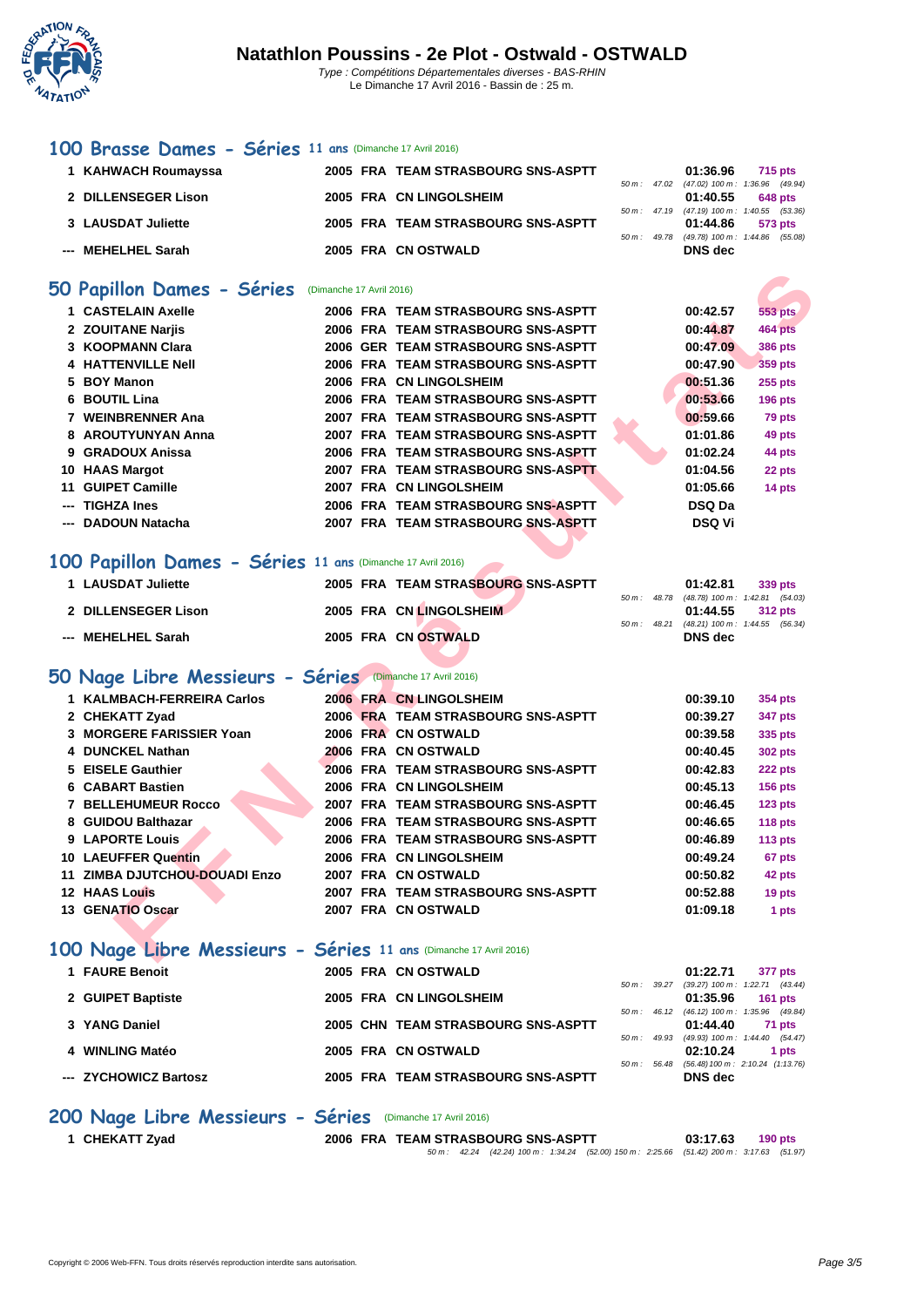

**[200 Nage](http://www.ffnatation.fr/webffn/index.php) Libre Messieurs - Séries (suite)**

| (43.90) 100 m: 1:35.52 (51.62) 150 m: 2:26.75 (51.23) 200 m: 3:21.99 (55.24)<br>50 m: 43.90<br>3 DUNCKEL Nathan<br>2006 FRA CN OSTWALD<br>50 m: 44.32 (44.32) 100 m: 1:37.14 (52.82) 150 m: 2:31.23 (54.09) 200 m: 3:23.42 (52.19)<br>4 KALMBACH-FERREIRA Carlos<br>2006 FRA CN LINGOLSHEIM<br>50 m: 46.07 (46.07) 100 m: 1:40.45 (54.38) 150 m: 2:38.08 (57.63) 200 m: 3:29.34 (51.26)<br>5 EISELE Gauthier<br>2006 FRA TEAM STRASBOURG SNS-ASPTT | 03:23.42<br>$152$ pts<br>03:29.34<br>117 $pts$<br>03:31.23<br>107 $pts$ |
|----------------------------------------------------------------------------------------------------------------------------------------------------------------------------------------------------------------------------------------------------------------------------------------------------------------------------------------------------------------------------------------------------------------------------------------------------|-------------------------------------------------------------------------|
|                                                                                                                                                                                                                                                                                                                                                                                                                                                    |                                                                         |
|                                                                                                                                                                                                                                                                                                                                                                                                                                                    |                                                                         |
|                                                                                                                                                                                                                                                                                                                                                                                                                                                    |                                                                         |
|                                                                                                                                                                                                                                                                                                                                                                                                                                                    |                                                                         |
|                                                                                                                                                                                                                                                                                                                                                                                                                                                    |                                                                         |
|                                                                                                                                                                                                                                                                                                                                                                                                                                                    |                                                                         |
| 50 m: 46.70 (46.70) 100 m: 1:38.49 (51.79) 150 m: 2:35.69 (57.20) 200 m: 3:31.23 (55.54)                                                                                                                                                                                                                                                                                                                                                           |                                                                         |
| <b>6 BELLEHUMEUR Rocco</b><br>2007 FRA TEAM STRASBOURG SNS-ASPTT                                                                                                                                                                                                                                                                                                                                                                                   | 03:32.27<br>$102$ pts                                                   |
| 50 m: 48.79 (48.79) 100 m: 1:42.84 (54.05) 150 m: 2:39.93 (57.09) 200 m: 3:32.27 (52.34)                                                                                                                                                                                                                                                                                                                                                           |                                                                         |
| 7 CABART Bastien<br>2006 FRA CN LINGOLSHEIM                                                                                                                                                                                                                                                                                                                                                                                                        | 03:38.09<br>74 pts                                                      |
| 50 m: 48.49 (48.49) 100 m: 1:44.28 (55.79) 150 m: 2:41.78 (57.50) 200 m: 3:38.09 (56.31)                                                                                                                                                                                                                                                                                                                                                           |                                                                         |
| 8 LAPORTE Louis<br>2006 FRA TEAM STRASBOURG SNS-ASPTT 03:39.29                                                                                                                                                                                                                                                                                                                                                                                     | 69 pts                                                                  |
| 50 m : 47.07 (47.07) 100 m : 1:43.07 (56.00) 150 m : 2:42.96 (59.89) 200 m : 3:39.29 (56.33)                                                                                                                                                                                                                                                                                                                                                       |                                                                         |
| 9 GUIDOU Balthazar<br>2006 FRA TEAM STRASBOURG SNS-ASPTT                                                                                                                                                                                                                                                                                                                                                                                           | 03.42.57<br>56 pts                                                      |
| 50 m: 51.14 (51.14) 100 m: 1:47.92 (56.78) 150 m: 2:45.64 (57.72) 200 m: 3:42.57 (56.93)                                                                                                                                                                                                                                                                                                                                                           |                                                                         |
| 10 LAEUFFER Quentin<br>2006 FRA CN LINGOLSHEIM                                                                                                                                                                                                                                                                                                                                                                                                     | 03:45.69<br>45 pts                                                      |
| 50 m: 58.59 (58.59) 100 m: 1:49.11 (50.52) 150 m: 2:49.72 (1:00.61) 200 m: 3:45.69 (55.97)                                                                                                                                                                                                                                                                                                                                                         |                                                                         |
| 11 HAAS Louis<br>2007 FRA TEAM STRASBOURG SNS-ASPTT                                                                                                                                                                                                                                                                                                                                                                                                | 04:12.71<br>1 pts                                                       |
| 50 m: 53.08 (53.08) 100 m: 1:59.55 (1:06.47) 150 m: 3:06.62 (1:07.07) 200 m: 4:12.71 (1:06.09)                                                                                                                                                                                                                                                                                                                                                     |                                                                         |

# **400 Nage Libre Messieurs - Séries 11 ans** (Dimanche 17 Avril 2016)

| 1 GUIPET Baptiste<br>2005 FRA CN LINGOLSHEIM<br>07:24.48<br>91 pts<br>50 m: 49.20 (49.20) 100 m: 1:45.70 (56.50) 150 m: 2:42.81 (57.11) 200 m: 3:41.50 (58.69) 250 m: ---<br>300 m: 5:35.64 (1:54.14)<br>350 m : ---<br>2 BOUZIDI Mohamed<br>2005 FRA CN OSTWALD<br>07:27.73<br>83 pts<br>50 m : 46.87 (46.87) 100 m : 1:42.78 (55.91) 150 m : 2:41.26 (58.48) 200 m : 3:38.00 (56.74) 250 m : 4:37.30 (59.30) 300 m : 5:35.65 (58.35) 350 m : 6:32.82 (57.17) 400 m : 7:27.73 (54.91)<br>2005 CHN TEAM STRASBOURG SNS-ASPTT<br>3 YANG Daniel<br>07:31.64<br>74 pts<br>50 m: 48.71 (48.71) 100 m: 1:43.23 (54.52) 150 m: 2:38.88 (55.65) 200 m: 3:36.55 (57.67) 250 m: 4:34.82 (58.27) 300 m: 5:34.05 (59.23) 350 m: 6:36.34 (1:02.29) 400 m: 7:31.64 (55.30)<br>4 WALTER Antoine<br>2005 FRA CN OSTWALD<br>07:38.22<br><b>61 pts</b><br>50 m : 47.61 (47.61) 100 m : 1:43.94 (56.33) 150 m : 2:41.44 (57.50) 200 m : 3:39.47 (58.03) 250 m : 4:42.76 (1:03.29) 300 m : 5:39.31 (56.55) 350 m : 6:38.43 (59.12) 400 m : 7:38.22 (59.79) |  |  |                          |
|-----------------------------------------------------------------------------------------------------------------------------------------------------------------------------------------------------------------------------------------------------------------------------------------------------------------------------------------------------------------------------------------------------------------------------------------------------------------------------------------------------------------------------------------------------------------------------------------------------------------------------------------------------------------------------------------------------------------------------------------------------------------------------------------------------------------------------------------------------------------------------------------------------------------------------------------------------------------------------------------------------------------------------------------|--|--|--------------------------|
|                                                                                                                                                                                                                                                                                                                                                                                                                                                                                                                                                                                                                                                                                                                                                                                                                                                                                                                                                                                                                                         |  |  |                          |
|                                                                                                                                                                                                                                                                                                                                                                                                                                                                                                                                                                                                                                                                                                                                                                                                                                                                                                                                                                                                                                         |  |  | 400 m: 7:24.48 (1:48.84) |
|                                                                                                                                                                                                                                                                                                                                                                                                                                                                                                                                                                                                                                                                                                                                                                                                                                                                                                                                                                                                                                         |  |  |                          |
|                                                                                                                                                                                                                                                                                                                                                                                                                                                                                                                                                                                                                                                                                                                                                                                                                                                                                                                                                                                                                                         |  |  |                          |
|                                                                                                                                                                                                                                                                                                                                                                                                                                                                                                                                                                                                                                                                                                                                                                                                                                                                                                                                                                                                                                         |  |  |                          |
|                                                                                                                                                                                                                                                                                                                                                                                                                                                                                                                                                                                                                                                                                                                                                                                                                                                                                                                                                                                                                                         |  |  |                          |
|                                                                                                                                                                                                                                                                                                                                                                                                                                                                                                                                                                                                                                                                                                                                                                                                                                                                                                                                                                                                                                         |  |  |                          |
|                                                                                                                                                                                                                                                                                                                                                                                                                                                                                                                                                                                                                                                                                                                                                                                                                                                                                                                                                                                                                                         |  |  |                          |

## **50 Dos Messieurs - Séries** (Dimanche 17 Avril 2016)

| BLLLLIUMLUI\ I\VCC                                                                                                                                                                                            |  | TINA TEAM STINASDOUNG SNOTASI TT                                                                                    |                          | <b>UJ.JL.LI</b> | <b>TUZ DIS</b>                                          |
|---------------------------------------------------------------------------------------------------------------------------------------------------------------------------------------------------------------|--|---------------------------------------------------------------------------------------------------------------------|--------------------------|-----------------|---------------------------------------------------------|
| 7 CABART Bastien                                                                                                                                                                                              |  | 50 m: 48.79 (48.79) 100 m: 1:42.84 (54.05) 150 m: 2:39.93 (57.09) 200 m: 3:32.27 (52.34)<br>2006 FRA CN LINGOLSHEIM |                          | 03:38.09        | 74 pts                                                  |
|                                                                                                                                                                                                               |  | 50 m: 48.49 (48.49) 100 m: 1:44.28 (55.79) 150 m: 2:41.78 (57.50) 200 m: 3:38.09 (56.31)                            |                          |                 |                                                         |
| 8 LAPORTE Louis                                                                                                                                                                                               |  | 2006 FRA TEAM STRASBOURG SNS-ASPTT                                                                                  |                          | 03:39.29        | 69 pts                                                  |
|                                                                                                                                                                                                               |  | 50 m: 47.07 (47.07) 100 m: 1:43.07 (56.00) 150 m: 2:42.96 (59.89) 200 m: 3:39.29 (56.33)                            |                          |                 |                                                         |
| 9 GUIDOU Balthazar                                                                                                                                                                                            |  | 2006 FRA TEAM STRASBOURG SNS-ASPTT                                                                                  |                          | 03:42.57        | 56 pts                                                  |
| <b>10 LAEUFFER Quentin</b>                                                                                                                                                                                    |  | 50 m: 51.14 (51.14) 100 m: 1:47.92 (56.78) 150 m: 2:45.64 (57.72) 200 m: 3:42.57 (56.93)<br>2006 FRA CN LINGOLSHEIM |                          | 03:45.69        | 45 pts                                                  |
|                                                                                                                                                                                                               |  | 50 m: 58.59 (58.59) 100 m: 1:49.11 (50.52) 150 m: 2:49.72 (1:00.61) 200 m: 3:45.69 (55.97)                          |                          |                 |                                                         |
| <b>11 HAAS Louis</b>                                                                                                                                                                                          |  | 2007 FRA TEAM STRASBOURG SNS-ASPTT                                                                                  |                          | 04:12.71        | 1 pts                                                   |
|                                                                                                                                                                                                               |  | 50 m: 53.08 (53.08) 100 m: 1:59.55 (1:06.47) 150 m: 3:06.62 (1:07.07) 200 m: 4:12.71 (1:06.09)                      |                          |                 |                                                         |
| 00 Nage Libre Messieurs - Séries 11 ans (Dimanche 17 Avril 2016)                                                                                                                                              |  |                                                                                                                     |                          |                 |                                                         |
| 1 GUIPET Baptiste                                                                                                                                                                                             |  | 2005 FRA CN LINGOLSHEIM                                                                                             |                          | 07:24.48        | 91 pts                                                  |
| 50 m: 49.20 (49.20) 100 m: 1:45.70 (56.50) 150 m: 2:42.81 (57.11) 200 m: 3:41.50 (58.69)                                                                                                                      |  | $250 m: -$                                                                                                          | 300 m: 5:35.64 (1:54.14) | $350 m : -$     | 400 m: 7:24.48 (1:48                                    |
| 2 BOUZIDI Mohamed<br>50 m : 46.87 (46.87) 100 m : 1:42.78 (55.91) 150 m : 2:41.26 (58.48) 200 m : 3:38.00 (56.74) 250 m : 4:37.30 (59.30) 300 m : 5:35.65 (58.35) 350 m : 6:32.82 (57.17) 400 m : 7:27.73 (54 |  | 2005 FRA CN OSTWALD                                                                                                 |                          | 07:27.73        | 83 pts                                                  |
| 3 YANG Daniel                                                                                                                                                                                                 |  | 2005 CHN TEAM STRASBOURG SNS-ASPTT                                                                                  |                          | 07:31.64        | 74 pts                                                  |
| 50 m: 48.71 (48.71) 100 m: 1:43.23 (54.52) 150 m: 2:38.88 (55.65) 200 m: 3:36.55 (57.67) 250 m: 4:34.82 (58.27) 300 m: 5:34.05 (59.23) 350 m: 6:36.34 (1:02.29) 400 m: 7:31.64 (59.23)                        |  |                                                                                                                     |                          |                 |                                                         |
| 4 WALTER Antoine                                                                                                                                                                                              |  | 2005 FRA CN OSTWALD                                                                                                 |                          | 07:38.22        | 61 pts                                                  |
| 50 m: 47.61 (47.61) 100 m: 1:43.94 (56.33) 150 m: 2:41.44 (57.50) 200 m: 3:39.47 (58.03) 250 m: 4:42.76 (1:03.29) 300 m: 5:39.31 (56.55) 350 m: 6:38.43 (59.12) 400 m: 7:38.22 (59.                           |  |                                                                                                                     |                          |                 |                                                         |
| O Dos Messieurs - Séries (Dimanche 17 Avril 2016)                                                                                                                                                             |  |                                                                                                                     |                          |                 |                                                         |
| 1 CHEKATT Zyad                                                                                                                                                                                                |  | 2006 FRA TEAM STRASBOURG SNS-ASPTT                                                                                  |                          | 00:44.27        | <b>398 pts</b>                                          |
| 2 DUNCKEL Nathan                                                                                                                                                                                              |  | 2006 FRA CN OSTWALD                                                                                                 |                          | 00:44.41        | 393 pts                                                 |
| 3 MORGERE FARISSIER Yoan                                                                                                                                                                                      |  | 2006 FRA CN OSTWALD                                                                                                 |                          | 00:47.66        | <b>283 pts</b>                                          |
| 4 KALMBACH-FERREIRA Carlos                                                                                                                                                                                    |  | 2006 FRA CN LINGOLSHEIM                                                                                             |                          | 00:49.17        | <b>239 pts</b>                                          |
| 5 EISELE Gauthier                                                                                                                                                                                             |  | 2006 FRA TEAM STRASBOURG SNS-ASPTT                                                                                  |                          | 00:52.30        | <b>158 pts</b>                                          |
| 6 GUIDOU Balthazar                                                                                                                                                                                            |  | 2006 FRA TEAM STRASBOURG SNS-ASPTT                                                                                  |                          | 00:53.90        | <b>123 pts</b>                                          |
| 7 CABART Bastien                                                                                                                                                                                              |  | 2006 FRA CN LINGOLSHEIM                                                                                             |                          | 00:54.02        | <b>121 pts</b>                                          |
| 8 GENATIO Oscar                                                                                                                                                                                               |  | 2007 FRA CN OSTWALD                                                                                                 |                          | 01:10.53        | 1 pts                                                   |
| <b>LAPORTE Louis</b>                                                                                                                                                                                          |  | 2006 FRA TEAM STRASBOURG SNS-ASPTT                                                                                  |                          | <b>DSQ Vi</b>   |                                                         |
| <b>LAEUFFER Quentin</b>                                                                                                                                                                                       |  | 2006 FRA CN LINGOLSHEIM                                                                                             |                          | <b>DSQ Vi</b>   |                                                         |
| <b>BELLEHUMEUR Rocco</b>                                                                                                                                                                                      |  | 2007 FRA TEAM STRASBOURG SNS-ASPTT                                                                                  |                          | <b>DSQ Vi</b>   |                                                         |
| --- HAAS Louis                                                                                                                                                                                                |  | 2007 FRA TEAM STRASBOURG SNS-ASPTT                                                                                  |                          | <b>DSQ Ai</b>   |                                                         |
|                                                                                                                                                                                                               |  |                                                                                                                     |                          |                 |                                                         |
| 00 Dos Messieurs - Séries 11 ans (Dimanche 17 Avril 2016)                                                                                                                                                     |  |                                                                                                                     |                          |                 |                                                         |
| 1 FAURE Benoit                                                                                                                                                                                                |  | 2005 FRA CN OSTWALD                                                                                                 |                          |                 |                                                         |
|                                                                                                                                                                                                               |  |                                                                                                                     |                          | 01:34.34        | 380 pts<br>50 m: 45.76 (45.76) 100 m: 1:34.34 (48.58)   |
| 2 WALTER Antoine                                                                                                                                                                                              |  | 2005 FRA CN OSTWALD                                                                                                 |                          | 01:47.44        | $190$ pts                                               |
|                                                                                                                                                                                                               |  |                                                                                                                     |                          |                 | 50 m: 54.66 (54.66) 100 m: 1:47.44 (52.78)              |
| 3 BOUZIDI Mohamed                                                                                                                                                                                             |  | 2005 FRA CN OSTWALD                                                                                                 |                          | 01:51.30        | 146 pts                                                 |
|                                                                                                                                                                                                               |  |                                                                                                                     |                          |                 | 50 m: 55.27 (55.27) 100 m: 1:51.30 (56.03)              |
| 4 BAZZINI Louis                                                                                                                                                                                               |  | 2005 FRA TEAM STRASBOURG SNS-ASPTT                                                                                  |                          | 01:53.50        | $124$ pts<br>50 m: 55.99 (55.99) 100 m: 1:53.50 (57.51) |
| E. VANC Boniel                                                                                                                                                                                                |  | 2005 CUN TEAM STRACHOURS SHE ASDTT                                                                                  |                          | A.E2E7          | $\overline{AB}$                                         |

#### **100 Dos Messieurs - Séries 11 ans** (Dimanche 17 Avril 2016)

| 1 FAURE Benoit        |  | 2005 FRA CN OSTWALD                |                          | 01:34.34                                                     | <b>380 pts</b> |
|-----------------------|--|------------------------------------|--------------------------|--------------------------------------------------------------|----------------|
|                       |  |                                    | $50 \text{ m}$ : 45.76   | (45.76) 100 m: 1:34.34 (48.58)                               |                |
| 2 WALTER Antoine      |  | 2005 FRA CN OSTWALD                |                          | 01:47.44                                                     | 190 pts        |
| 3 BOUZIDI Mohamed     |  | 2005 FRA CN OSTWALD                | 50 m: 54.66              | (54.66) 100 m : 1:47.44 (52.78)<br>01:51.30                  | 146 pts        |
| 4 BAZZINI Louis       |  | 2005 FRA TEAM STRASBOURG SNS-ASPTT | $50 \text{ m}$ : $55.27$ | (55.27) 100 m: 1:51.30 (56.03)<br>01:53.50                   | $124$ pts      |
| 5 YANG Daniel         |  | 2005 CHN TEAM STRASBOURG SNS-ASPTT | $50 m$ : $55.99$         | $(55.99)$ 100 m : 1:53.50 $(57.51)$<br>01:53.57              | $123$ pts      |
|                       |  |                                    | $50 m$ : 59.16           | (59.16) 100 m: 1:53.57 (54.41)                               |                |
| 6 GUIPET Baptiste     |  | 2005 FRA CN LINGOLSHEIM            |                          | 02:01.34<br>50 m: 1:00.74 (1:00.74) 100 m: 2:01.34 (1:00.60) | 59 pts         |
| 7 WINLING Matéo       |  | 2005 FRA CN OSTWALD                |                          | 02:07.92                                                     | 23 pts         |
| --- ZYCHOWICZ Bartosz |  | 2005 FRA TEAM STRASBOURG SNS-ASPTT | 50 m: 59.60              | (59.60) 100 m : 2:07.92 (1:08.32)<br>DNS dec                 |                |
|                       |  |                                    |                          |                                                              |                |

#### **50 Brasse Messieurs - Séries** (Dimanche 17 Avril 2016)

**1 CABART Bastien 2006 FRA CN LINGOLSHEIM 00:59.58 120 pts**